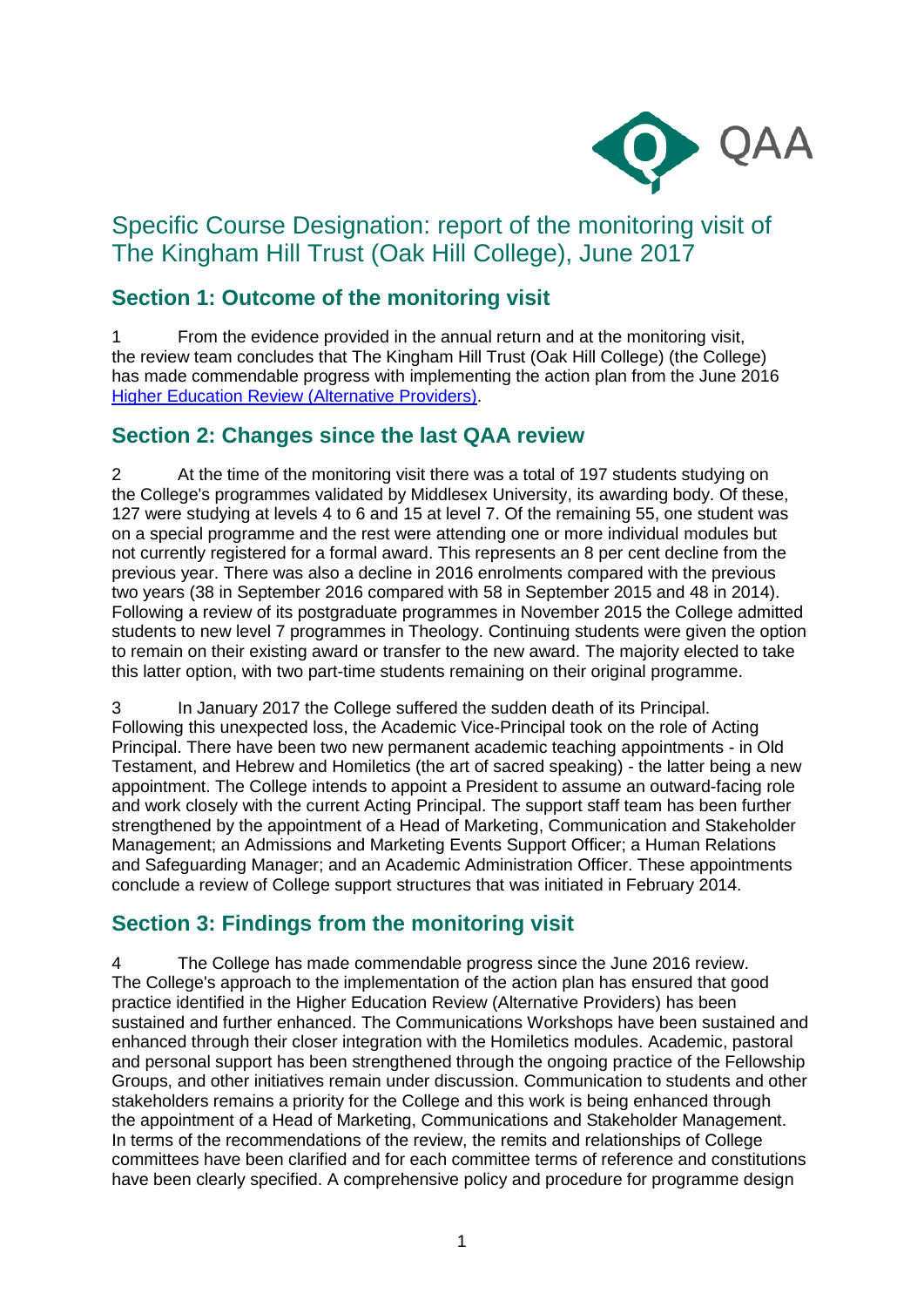has been approved and will be used for the next phase of revalidations, which are due to commence in autumn 2017. A single Assessment Policy has been approved. Finally, the management of placements has been strengthened through the introduction of a formal placements agreement and a placement tracking system. There are comprehensive arrangements for the recruitment, selection and admission of students. Annual monitoring is well embedded, and student data indicates exceptionally high levels of retention and achievement.

5 The action plan has been actively monitored through the College's committee system to ensure that all recommendations from the previous review have been addressed. Most actions have been completed and where they have not, the College is on target to complete them. The College is particularly cognisant of the benefits of evaluating the impacts of actions taken with regard to the action plan and this evaluation is proceeding in line with the published timetable.

6 The College develops its students' abilities to deliver sermons through the continued provision of communication workshops. The effectiveness of these, which are valued by students, has been enhanced by steps taken to facilitate closer integration between the workshops and the Homiletics modules, and a new teaching appointment in this specialism.

7 Fellowship Groups continue to be a strength of the College's arrangements for the academic, pastoral and personal support for students. This has led the College to assess ways of enhancing and coordinating all of its pastoral and support work generally and to include its part-time students in particular. Additional initiatives are under consideration to further enhance the College's student support strategy.

8 The College continues to ensure effective communication with its students and other stakeholders. Communication forms an important aspect of the new Strategic Plan, which is shortly to be approved by the College Council. The development of this plan has been fully informed by the views of students, staff and other stakeholders, and the appointment of a Head of Marketing, Communications and Stakeholder Management is intended to further strengthen the effectiveness of the College's approach to communication.

9 The College has reviewed its committees, and its structures have been informed by practice elsewhere in the higher education sector as well as relevant sections of the UK Quality Code for Higher Education (the Quality Code). Terms of reference have been revised for four key committees: the Academic Board, the Courses Evaluation Committee, the Monitoring and Evaluation Panel, and the Assessment Board. A structure diagram indicates the relationships between committees and the reporting lines. All have been approved by the Academic Board. The College plans to evaluate the operation of the structure over its first year of operation, but early signs are that it is already beneficial in enabling the College to have an overview of the management of academic standards and quality.

10 The College has also reviewed a number of its policies and procedures, a key one being that for programme development and approval. The Academic Board has approved a comprehensive process that mirrors that of the University, while at the same time reflecting local imperatives. Particular reference has been made to requirements for programme teams to consult with a wide range of stakeholders including students, the Church of England and academics. There is a requirement for approval panels, which are chaired by the University, to include at least two academic members from institutions external to both the College and the University. Undergraduate courses are due to commence revalidation in autumn 2017 when the policy and process will be implemented and the College will be able to assess its effectiveness.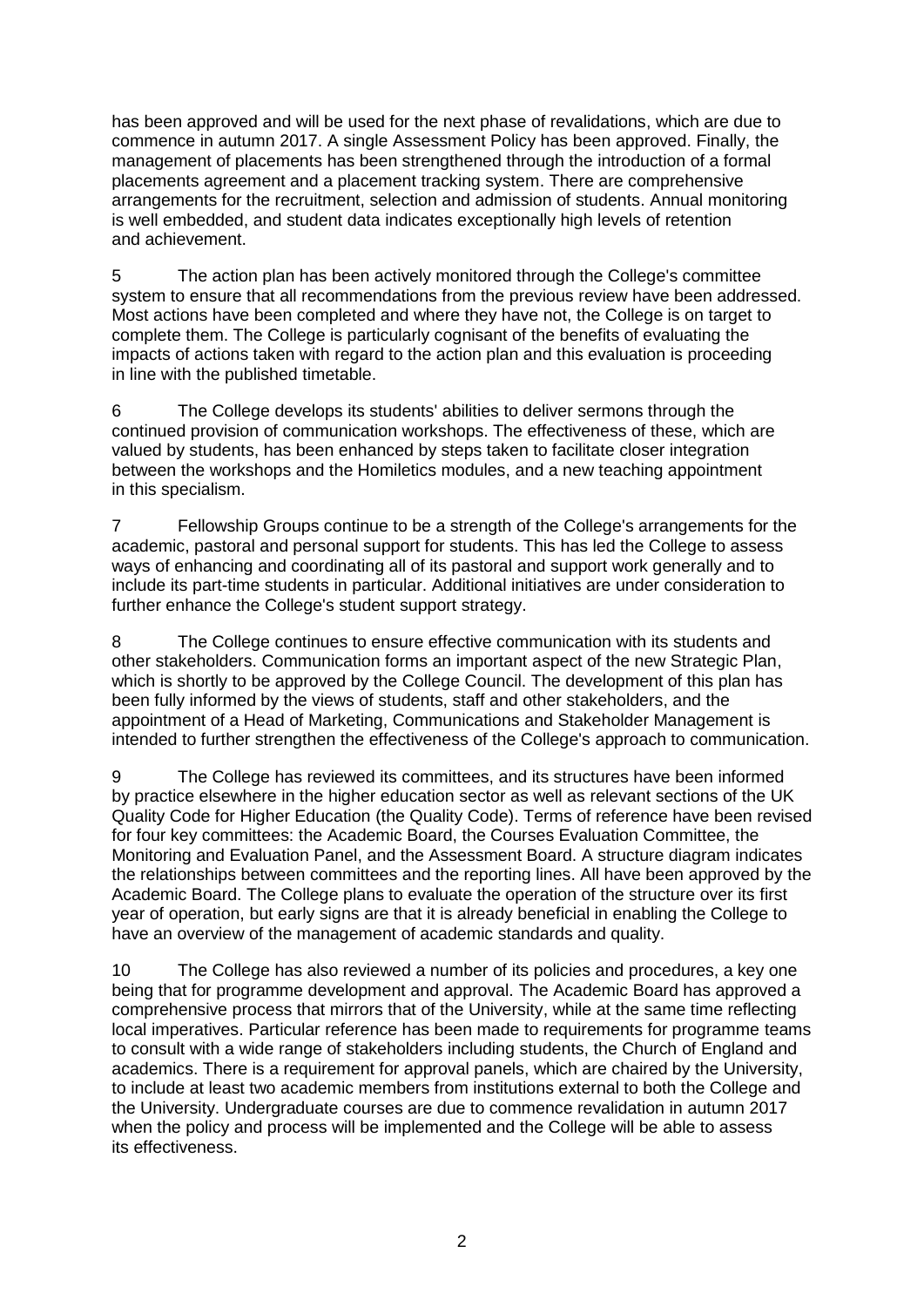11 The College has developed a single assessment policy covering its provision, which will be shortly approved by the Academic Board before implementation in September 2017. The policy has been influenced by the College's new Strategic Plan and particularly by its Learning, Teaching and Assessment Enhancement Strategy. It was also informed by reference to the Quality Code. Benefits are expected to accrue from the policy's overt reference to formative assessment and links with the College's three-way teaching observation process, which will enable the dissemination of good practice. As part of this work, a second-marking template has been introduced that is already reaping benefits in providing for the more systematic recording of the second-marking process and associated monitoring.

12 The College has taken steps to formalise the planning and management of its placement provision. This includes the requirement for formal placement agreements, which clearly set out the responsibilities of students, the College and the placement provider and supervisor. A logging process has been introduced to ensure that all providers have returned the agreements before students can embark on a placement. The College has a plan in place to evaluate the effectiveness of these actions.

13 A substantial amount of work has been undertaken in regard to the drafting of new and separate policies for academic appeals and complaints. This work has been informed by a number of external imperatives including membership of the Office of the Independent Adjudicator (OIA). At the same time, the College has taken the opportunity to review and revise its policies on plagiarism and academic misconduct. The new policies will shortly be considered for approval by the Academic Board for implementation from September 2017.

14 The College continues to operate a rigorous admissions process in line with its agreement with the University. The College's website outlines the process for potential applicants that its admissions team implements. Students voiced their satisfaction with the entire admissions process, which includes an interview for all applicants where they meet staff and students. This enables their suitability and motivation to study to be assessed. Academic and, where relevant, language qualifications are verified. The College has recently reviewed its admissions policy with the help of external consultants, and recommendations for enhancements have been implemented. These include adjustments to the application form to provide for the collection of additional data and the provision of detailed guidance notes to help applicants complete the form. The College therefore takes all reasonable steps to ensure that it admits students with the relevant academic and English language qualification and who have the potential to benefit from and succeed on their course. Further enhancements to the admissions process are planned over the next two years.

15 The College prepares a detailed annual monitoring report for submission to the University. This report requires reflection on the delivery of all courses to include feedback from students and external examiners and a detailed analysis of data. The associated action plan is monitored by the College's Quality Enhancement Committee. This action plan is subsumed into an Institutional Action Plan, which also takes into consideration any actions arising from external reviews, including those of QAA and the Church. The College also uses a Good Practice Register, which aims to ensure that good practice is effectively disseminated. The College takes a robust approach to the annual monitoring of its provision and the monitoring of matters arising from the process that require action.

16 College student data indicates exceptionally positive levels of retention and achievement on all courses, with most courses achieving retention and achievement levels of 100 per cent. The College has a policy of enabling students to progress through their courses and levels. This means that it is common for students to start at a lower level and progress to higher level courses as and when further funding is available. On occasions, this may lead to retention rates on individual courses appearing to be comparatively low.